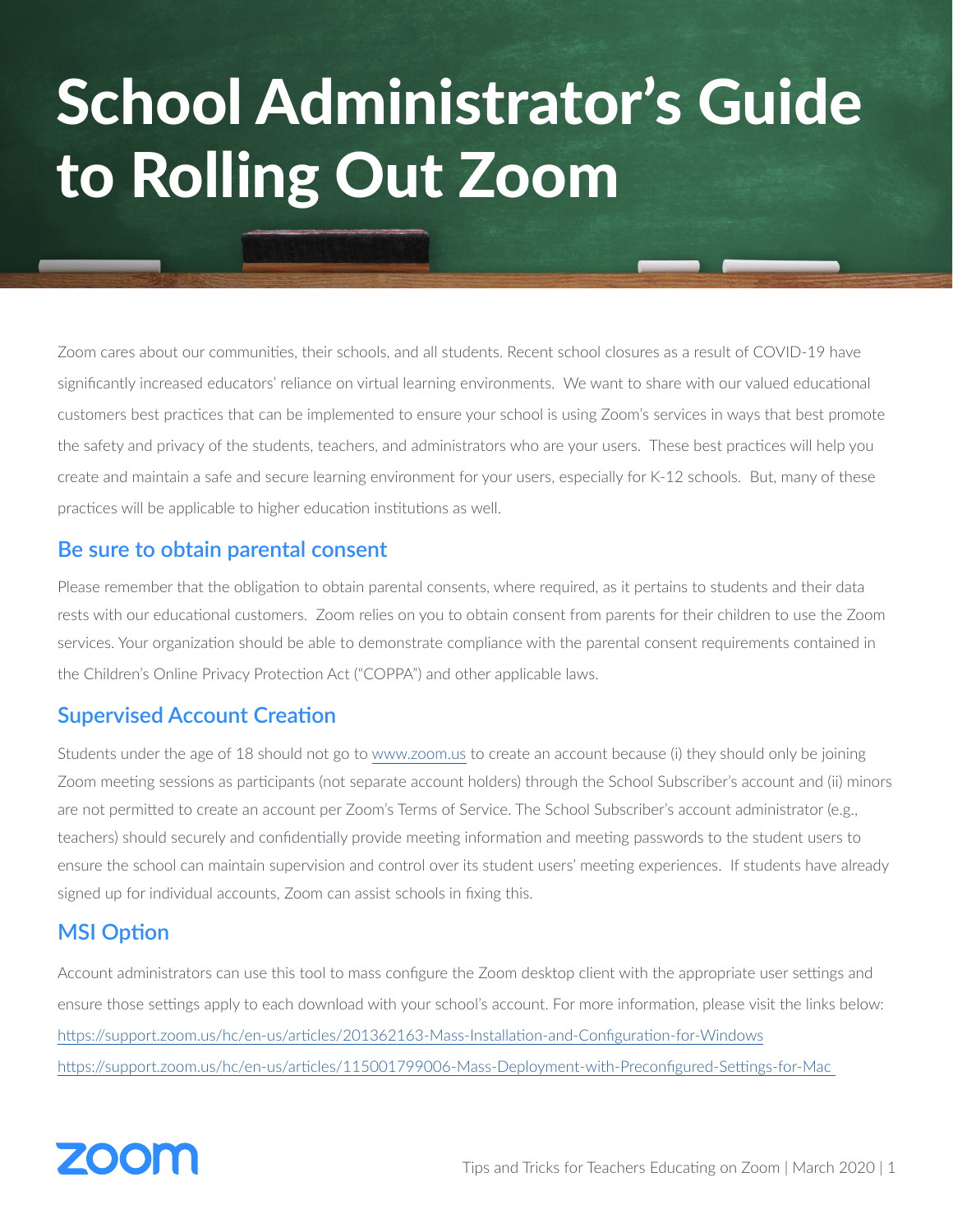# **Only allow users to join meetings within your organization's account**

If you issue student devices, you can lockdown the Zoom client to only allow users to join meetings from within your school's account. This ensures that Zoom can only be used for school related purposes.

#### **Require sign in to account to attend meetings**

If using a school email address, enabling this setting requires users to log in securely to participate in a meeting hosted by your school, ensuring that each meeting participant is monitored and identified. For further details, please visit: [https://support.zoom.us/hc/en-us/articles/360037117472-](https://support.zoom.us/hc/en-us/articles/360037117472-Authentication-Profiles-for-Meetings-and-Webi) [Authentication-Profiles-for-Meetings-and-Webinars](https://support.zoom.us/hc/en-us/articles/360037117472-Authentication-Profiles-for-Meetings-and-Webi)

#### **Meeting Registration**

Meeting hosts can ensure that only registered and approved participants can attend a meeting. For further details, please visit: [https://support.](https://support.zoom.us/hc/en-us/articles/211579443-Registration-for-Meetings ) [zoom.us/hc/en-us/articles/211579443-Registration-for-Meetings](https://support.zoom.us/hc/en-us/articles/211579443-Registration-for-Meetings )

#### **In Meeting Security and Controls**



The meeting host has a variety of controls they can use to secure their meeting. For more information, visit [https://support.](https://support.zoom.us/hc/en-us/articles/115005759423) [zoom.us/hc/en-us/articles/115005759423](https://support.zoom.us/hc/en-us/articles/115005759423)

- Lock the Meeting: when you're in the meeting, click Participants at the bottom of your Zoom window. In the participants pop-up box, you will see a button that says Lock Meeting. When you lock the meeting, no new participants can join, even if they have the meeting ID and password.
- Expel a Participant: still in that participants menu, you can mouse over a participant's name, and several options will appear, including Remove. Click that to kick a participant out of the meeting. They can't get back in if you then click Lock Meeting.
- Prevent Participants from Screen Sharing: In the host controls, click the arrow next to Share Screen and click Advanced Sharing Options. Under "Who can share?" choose "Only Host" and close the window.
- Attendee On-Hold: if you need a private moment, you can put attendees on-hold. The attendee's video and audio connections will be disabled momentarily. Click on the attendee's video thumbnail and select Start Attendee On-Hold to activate this feature.
- Disabling Video: Instructors can turn participant video off and request to start participant video. This will allow instructors to block unwanted, distracting or inappropriate gestures on video.
- Mute participants or Mute All: Instructors can turn mute / unmute participants or all. This will allow instructors to block unwanted, distracting or inappropriate noise from the meeting.